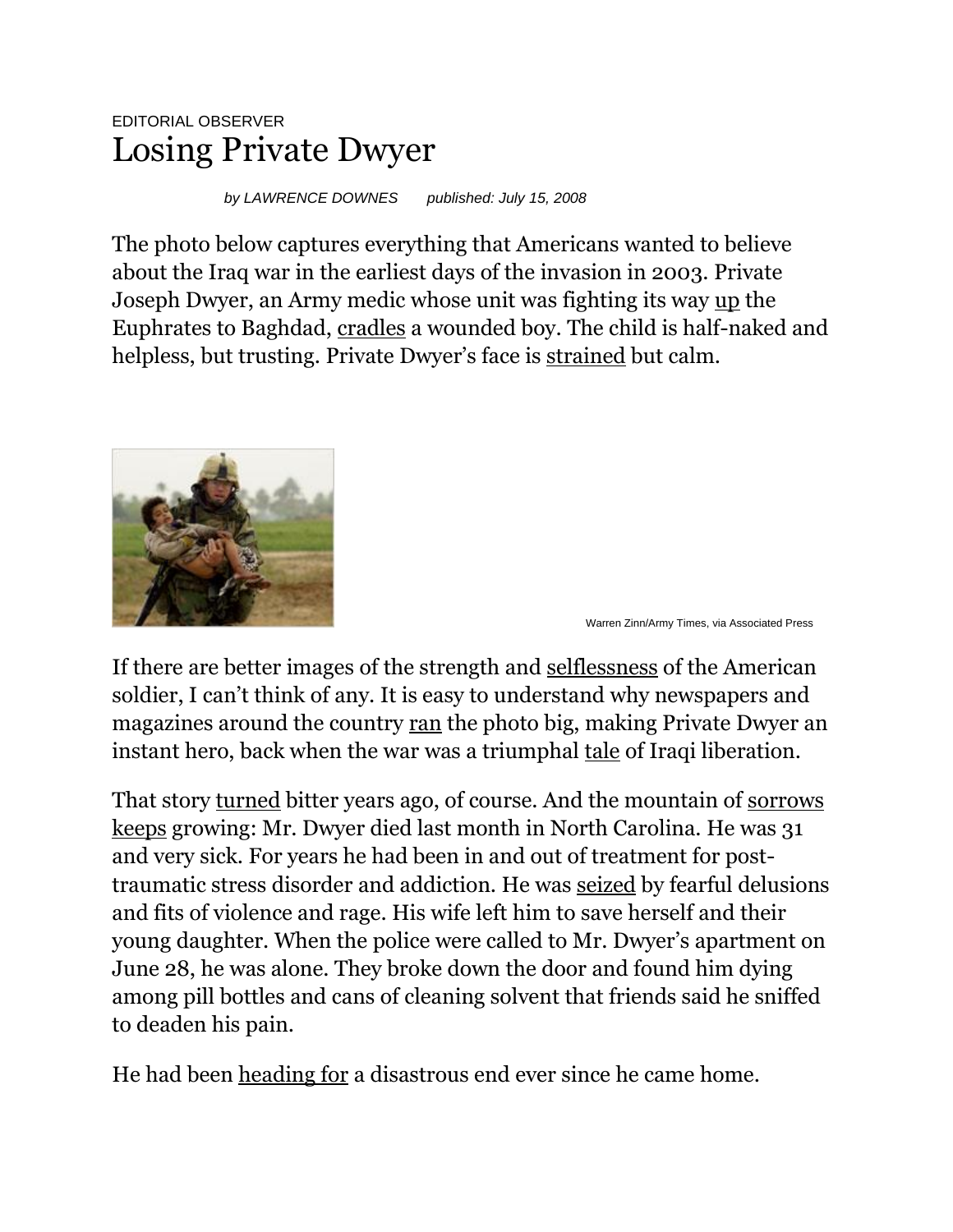Two of his best friends were Angela Minor and Dionne Knapp, who were both medics with him at Fort Bliss, near El Paso, Texas. For a while, they were part of a small, inseparable group that worked together, ate out, went to movies and called one another by their first names, which is not the military habit.

Joseph was a rock, Ms. Minor said, a guy who would change your oil and check your tires unasked and pick you up by your broken-down car at 3 a.m. Ms. Knapp said he was like an uncle to her son, Justin, who was having trouble in kindergarten and **brightened** whenever Mr. Dwyer went there to check on him.

Ms. Knapp was called up to Iraq, but Mr. Dwyer insisted on taking her place, because she was a single mom. He had no children at the time, and besides, he had enlisted right after 9/11 just for this. He went and stunned everybody by getting his picture all over the newspapers and TV.

A few months later, he was home. He was shy about his celebrity. He was also skinny and haunted. Ms. Minor said he was afraid. Ms. Knapp said paranoid was more like it.

It didn't help that El Paso looked a lot like Iraq. Once he totaled his car. He said had seen a box in the road and thought it was a bomb. He couldn't go to the movies anymore: too many people. In restaurants, he sat with his back to the wall.

He said that Iraqis were coming to get him. He would call Angela and Dionne at all hours, to talk vaguely about the "demons" that followed him all day and in his dreams. He became a Baptist, doggedly searching Scripture on his lunch hour — for solace. His friends knew he was also getting high with spray cans bought at computer stores.

"He would call me in the middle of the day," Ms. Minor said. "I'd ask: 'Why aren't you at work?' I could tell he'd been drinking and sniffing stuff again."

His friends tried to stop him, showing up at his door in October 2005 and demanding his guns and cans of solvent. He refused to give them up.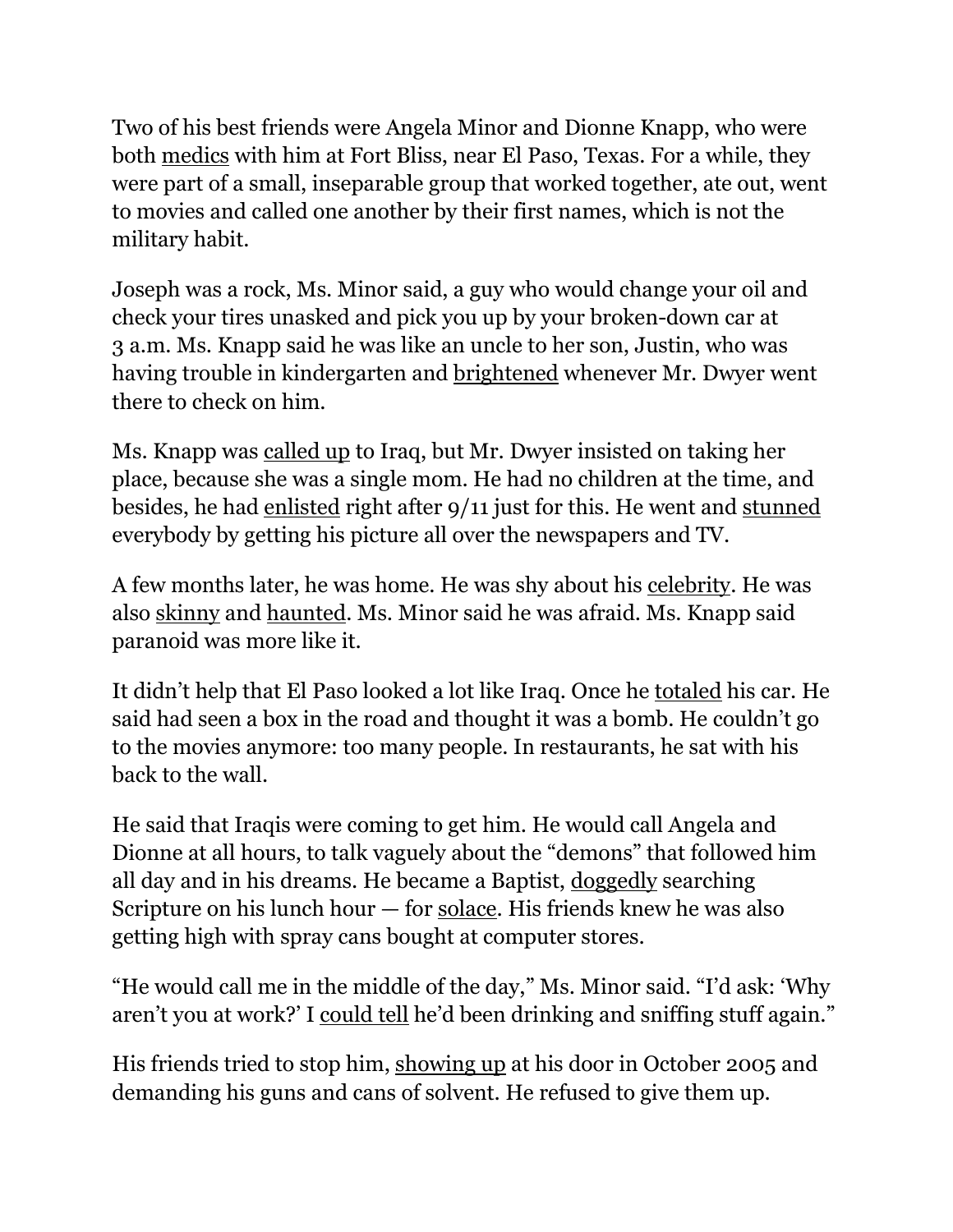Hours later, gripped by delusions, he shot up his apartment. He was glad when the police team arrived, Ms. Knapp said, because then he could tell them where the Iraqis were. He was arrested and discharged, and later moved to Pinehurst, North Carolina. His parents tried to get him help, but nothing worked. "He just couldn't get over the war," his mother, Maureen, told a reporter. "Joseph never came home."

It's not clear what therapy and medication could have saved Mr. Dwyer. He admitted lying on a post-deployment questionnaire about what he had seen and suffered because he just wanted to get back to his family. Ms. Minor said he sometimes skipped therapy appointments in El Paso. One thing that did seem to help, Ms. Knapp and Ms. Minor said, was peer counseling from a fellow veteran, a man who had been ambushed in Iraq and knew about fear and death. But that was too little, too late, and both women say they are frustrated with the military for letting Mr. Dwyer die like that.

Private Dwyer, who survived rocket-propelled grenades and shocking violence, made his way back to his family and friends. But part of him was also stuck forever on a road in Iraq, helpless and terrified, with nobody to carry him to safety.

What do you think 'medics' are? (line 21)

What do you think 'he totaled his car' means? (line 37)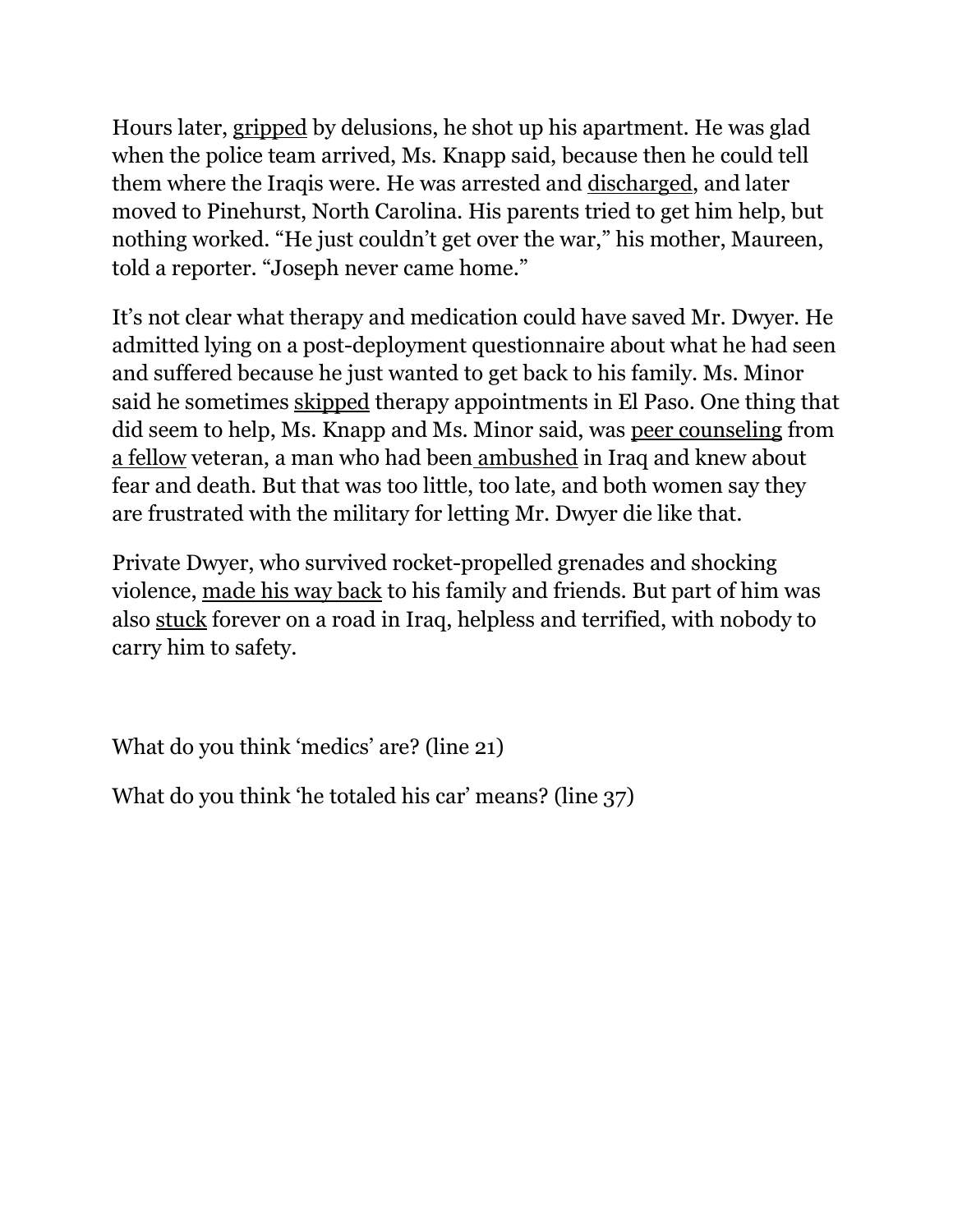*The words on the left are underlined in the text. Match each word with a synonym from the box on the right.*

*Example:* up (line 3) *along* **tense** 

strained (5) **tense** along

| cradles $(4)$                          | missed                      |
|----------------------------------------|-----------------------------|
| selflessness (6)                       | continues                   |
| ran $(8)$                              | required to join the army   |
| tale(9)                                | very thin                   |
| turned $(10)$                          | advice from someone similar |
| sorrows $(10)$                         | under the control of        |
| keeps(11)                              | going towards               |
| seized by $(13)$ and gripped by $(50)$ | consolation                 |
| heading for $(19)$                     | knew                        |
| brightened (28)                        | blocked/left                |
| called up (30)                         | amazed                      |
| enlisted $(32)$                        | returned                    |
| stunned $(32)$                         | constantly                  |
| celebrity (34)                         | another                     |
| $\operatorname{skinny}(35)$            | attacked by surprise        |
| haunted $(35)$                         | volunteered for the army    |
| $\log$ gedly $(43)$                    | arriving without warning    |
| solace $(44)$                          | printed                     |
| could tell (47)                        | released                    |
| showing up $(48)$                      | pain                        |
| discharged (52)                        | carries                     |
| skipped (59)                           | became                      |
| peer counseling (60)                   | fame                        |
| a fellow $(61)$                        | generosity                  |
| ambushed (61)                          | became happier              |
| made his way back (65)                 | story                       |
| stuck $(66)$                           | traumatized                 |
|                                        |                             |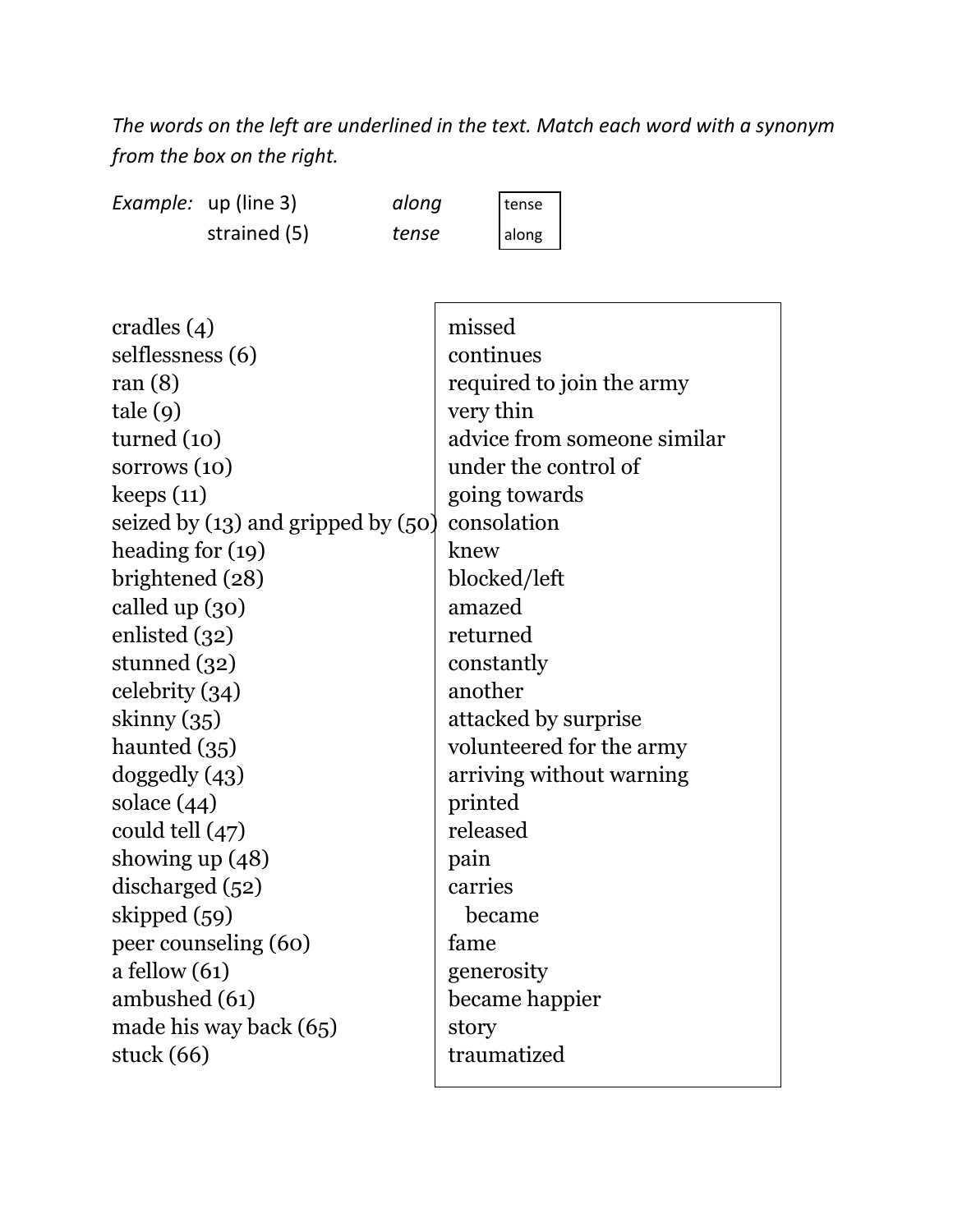1) Why did the Americans like the photo of Private Dwyer?

2) The story turned bitter years ago. Which story?

3) How exactly do you think Joseph Dwyer died?

4) What evidence is there that Joseph Dwyer was a good man before he went to Iraq?

5) What indications are there that after Dwyer came home he 'was heading for a disastrous end'?

6) Why do you think his friends wanted his 'guns and cans of solvent'?

7) '…. then he could tell them where the Iraqis were.' Where were the Iraqis that he was talking about?